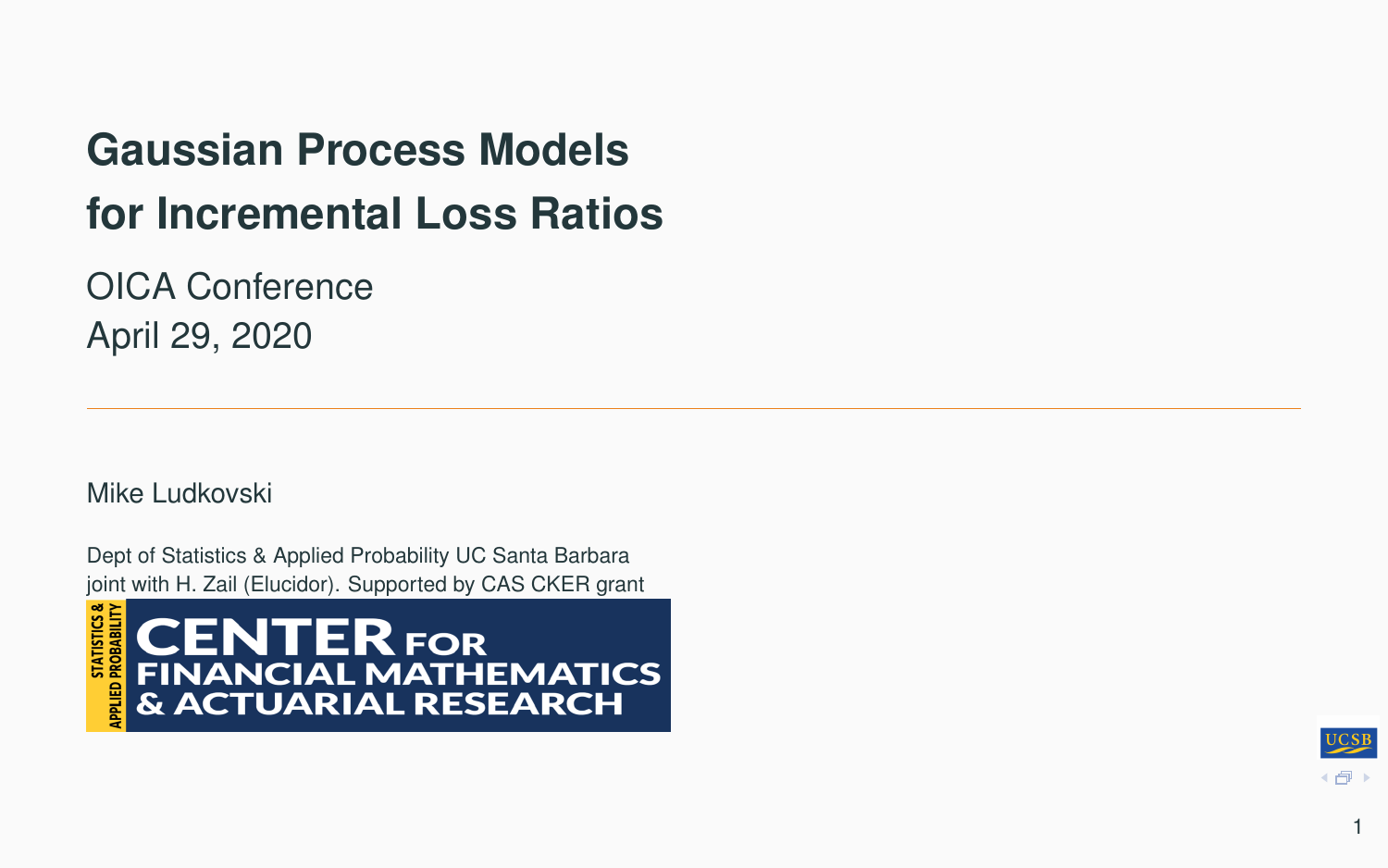### **Loss Development Triangles**

- Fundamental Challenge: completing the square
- Upper left triangle is the training data
- Lower right triangle: extrapolation
- Objectives:
	- Setting reserves: Expected value of Ultimate claims (Sum of column 10)
	- Allocating risk capital: Distribution of Ultimate claims
	- Expected value of successive step-ahead claims for cash flow projections & asset / liability management
- Six business lines from 200 triangles covering 1988–2006 in the NAIC database of Meyers & Shi (2011)



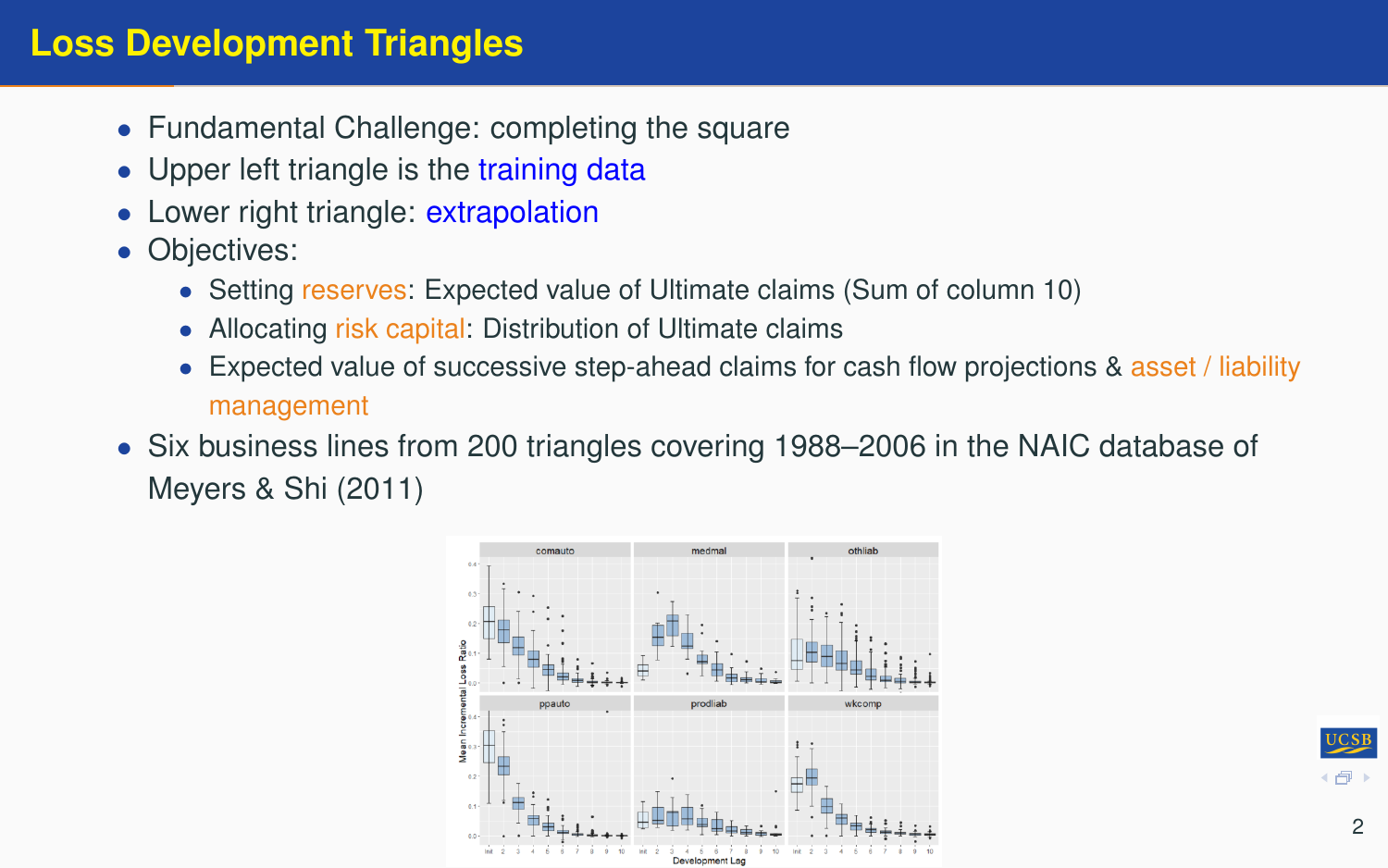## **GP Model for Incremental Loss Ratios**

- Each "cell" in the triangle is treated as a data point:  $x^{i} = (AY^{i}, DL^{i})$  indexed by Accident Year  $p$  and Development Lag *q*
- Response is  $L^i$  = incremental loss ratio =  $I_{p,q}/P_p$
- $I_{p,q}$  is incremental loss,  $P_p$  is the pure premium paid, CC are cumulative losses observed

$$
I_{p,q} := \begin{cases} CC_{p,1} & q = 1; \\ CC_{p,q} - CC_{p,q-1}, & q = 2, ..., Q = 10. \end{cases}
$$

- Observed  $L^i$  is noisy version of true ILR surface  $f(x^i)$
- $\bullet$   $\left| L^i = f(x^i) + \epsilon_q \right|$ , where  $\epsilon_q \sim \mathcal{N}(0, \sigma_q^2)$  (lag-dependent variance)
- Predictive task: predict  $f(x)$  or  $L(x)$  for an arbitrary  $x$ in-sample or extrapolate
- Point forecast  $m_*(x)$  and credible band  $[\underline{m}_*(x), \overline{m}_*(x)]$
- Multivariate forecasts + future *scenarios*  $L(\tilde{x}_{1:m})$

Training Dataset in red:  $\mathcal{D}=(x^{1:n},L^{1:n})$ Fitted *f*(·) is the response surface



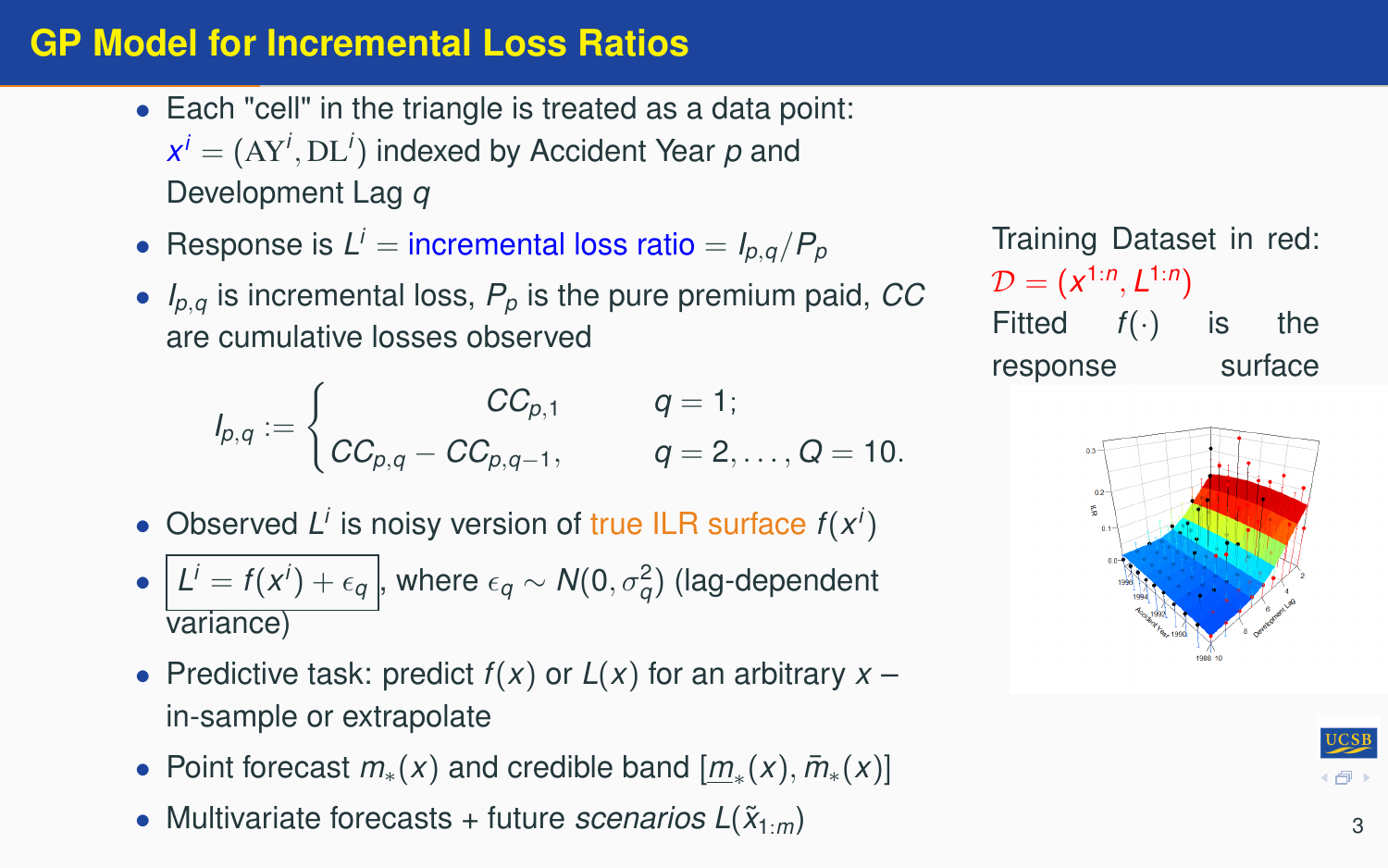- Treat the true response surface *f* as a Gaussian random field w/prior  $f \sim GP(m(x), C(x, x))$
- Mean function  $m(x^i) = \mathbb{E}[f(x^i)]$
- Covariance  $C(x^i, x^j) = \mathbb{E}[(f(x^i) m(x^i)) (f(x^j) m(x^j))]$
- multivariate squared-exponential kernel

$$
C(x, x') = \eta^2 \exp \left(-\frac{(x_{ag} - x'_{ag})^2}{2\theta_{ag}^2} - \frac{(x_{yr} - x'_{yr})^2}{2\theta_{yr}^2}\right)
$$

- Observation likelihood  $p(L|f) = \mathcal{N}(L|f, \Sigma)$  (Gaussian conjugate!) w/ $\Sigma = diag(\sigma^2(x^i))$
- The posterior is Gaussian *f*(*x*)|D ∼ N (*m*∗(*x*), *s* 2 ∗ (*x*)) based on the multivariate Gaussian conditioning formula

$$
m_*(x) = \vec{c}(x)^T (\mathbf{C} + \Sigma)^{-1} \vec{L}
$$
  

$$
s_*(x, x') = C(x, x') - \vec{c}(x)^T (\mathbf{C} + \Sigma)^{-1} \vec{c}(x')
$$

•  $C_{ij} = C(x^i, x^j), \ \vec{c}_i = C(x, x^i)$ 

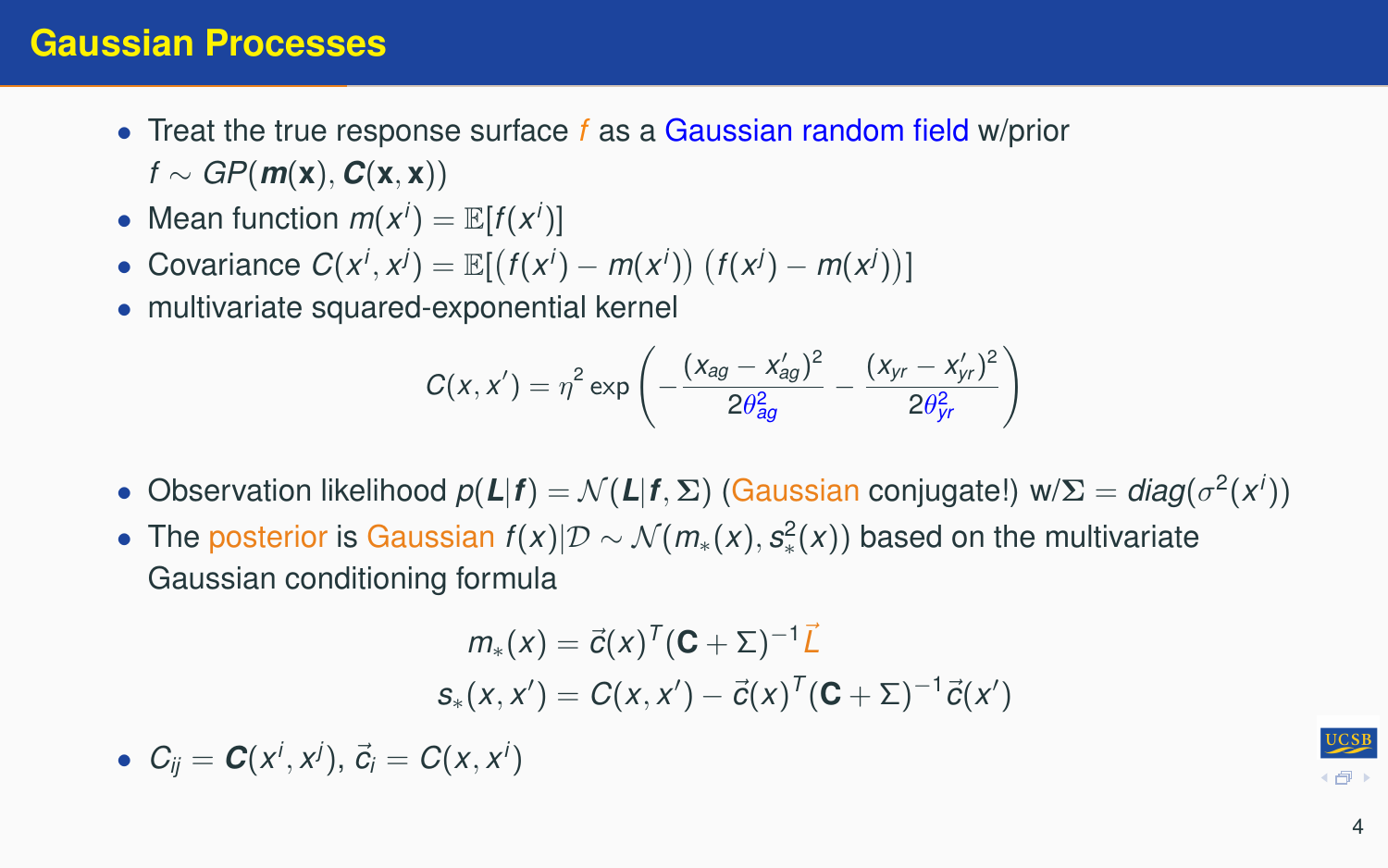# **GP Modeling**

- Capture the idea that *f* is learned from the data: specify prior distribution and then compute conditional distribution  $p(f|\mathcal{D}) \propto p(\mathbf{L}|f, \mathbf{x})p(f) = \{likelihood\} \cdot \{prior\}$
- Covariance structure: response at *x* primarily influences responses at "neighboring" *x*'s
- Given the kernel, the posterior is in closed-form
- Point estimate is *m*∗(*x*)
- Local prediction uncertainty *s*∗(*x*)
- Scenarios: samples from MVN posterior





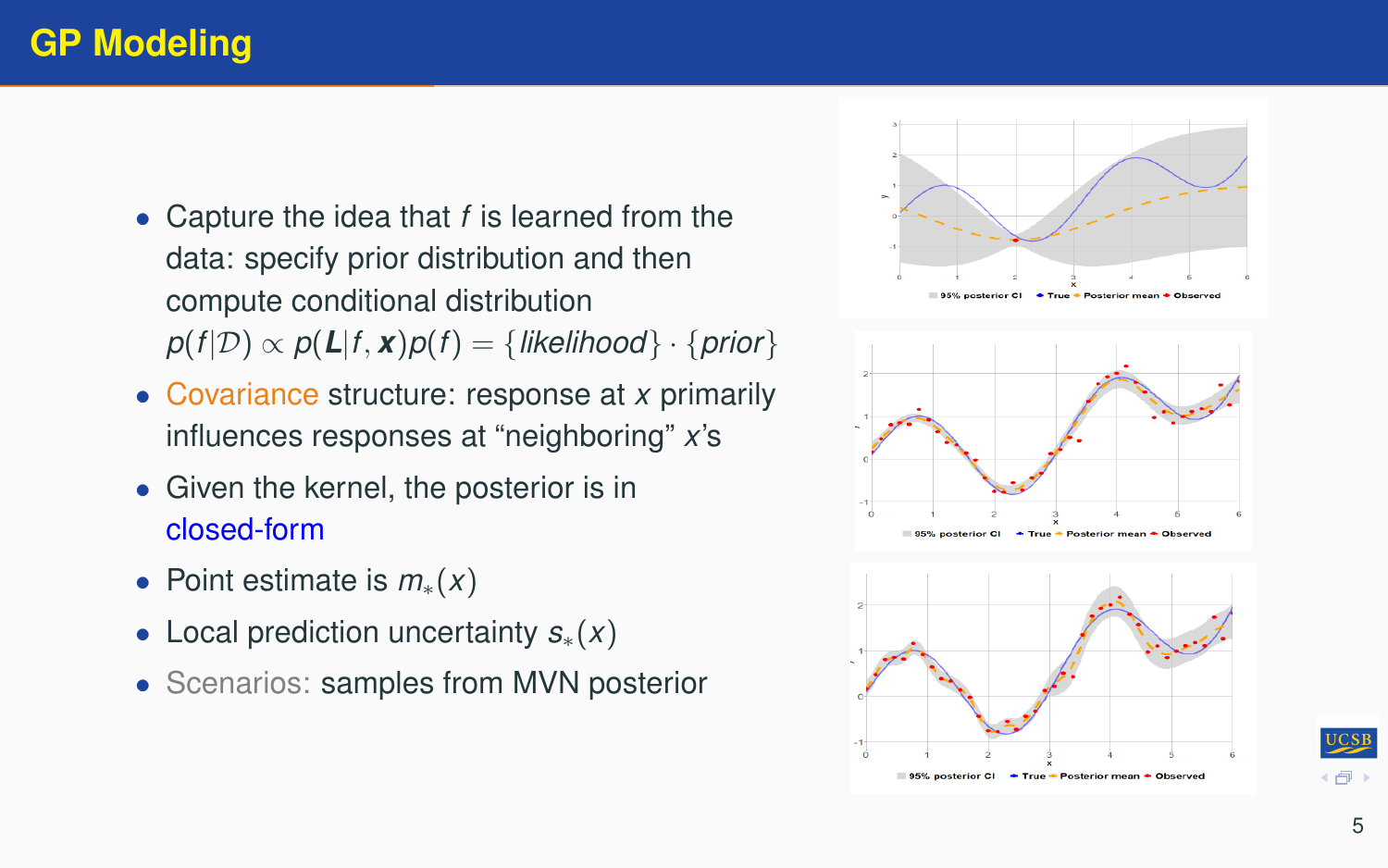- Specify the kernel family + learn the kernel hyperparameters  $\Theta = (n, \theta)$ 's, etc.)
- Lengthscale θ controls correlation decay = spatial smoothness of *f*(·) and *m*∗(·)
- Use MLE via the DiceKriging package in R;
- Bayesian hierarchical approach with priors on Θ via Hamiltonian MCMC implemented in Stan
- Mean Function
	- The shape of *f* is a blend of the prior mean/trend  $m(x)$  and the influence of the data
	- At edges/beyond the dataset, *f* is driven by the prior
	- Use a mean function that is linear in AY and DL

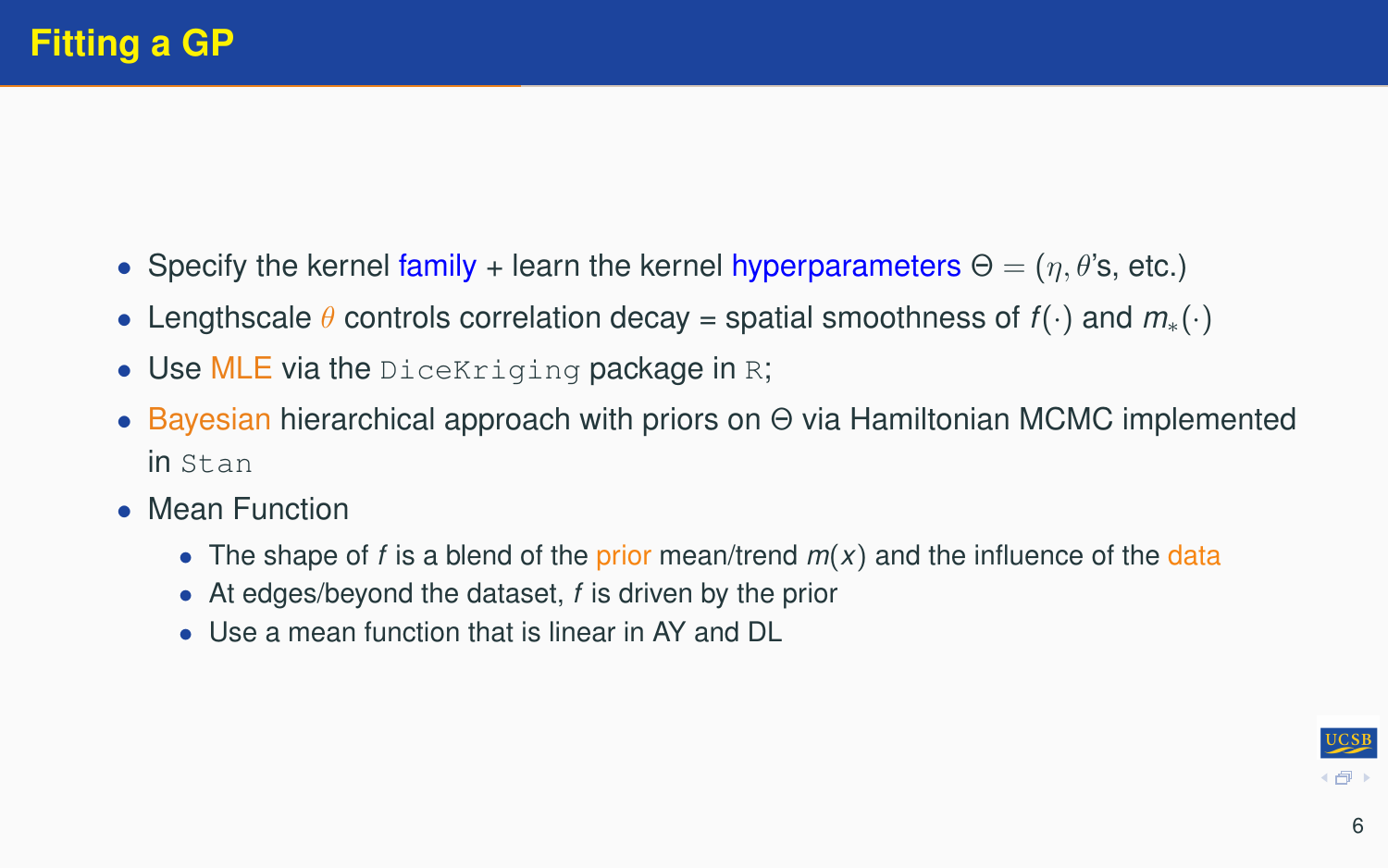- Spatial approach no time-series
- Predictions resemble kernel regression (or smoothing splines)
- Non-parametric/data-driven
- Bayesian paradigm: Provides full probabilistic forecast + scenarios
- Can provide expert insights/structural assumptions via the prior mean/kernel
- Can modify observation likelihood like in GLMs
- Model Risk via Bayesian GP
- Good software that is getting even better vast ML ecosystem

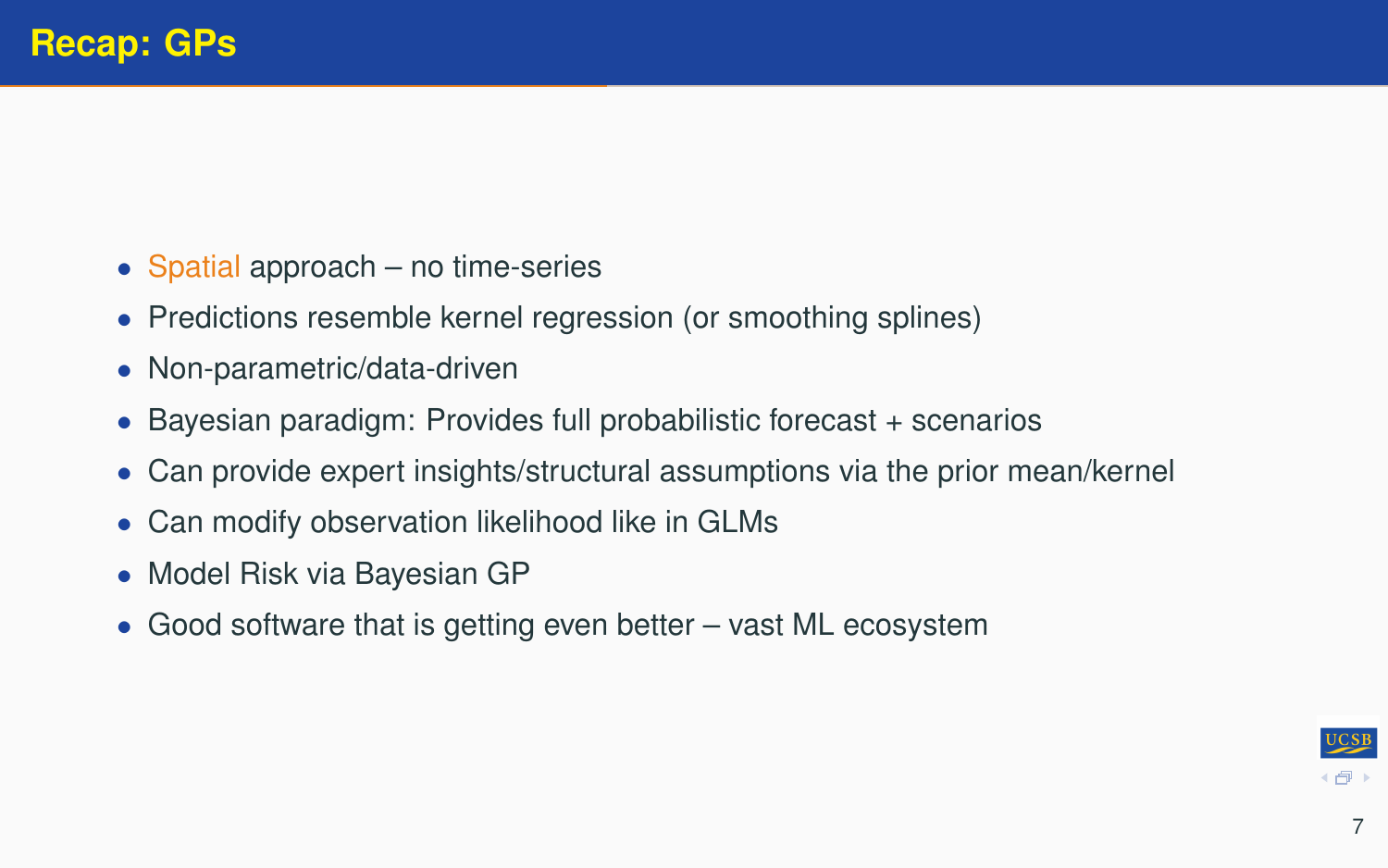- Work with incremental loss ratios which should be similar across triangles (see next talk by Q. Guo)
- Observed ILRs are noisy due to random fluctuations, actuarial concept of an underlying ILR surface is reasonable
- (Also tried analysis with Loss Development Factors  $F_{p,q} := \frac{CC_{p,q}}{CC_{p,q}}$ *CCp*,*q*−<sup>1</sup> , leads to worse results)
- **Lally and Hartman** (IME 2018): GP model for cumulative losses

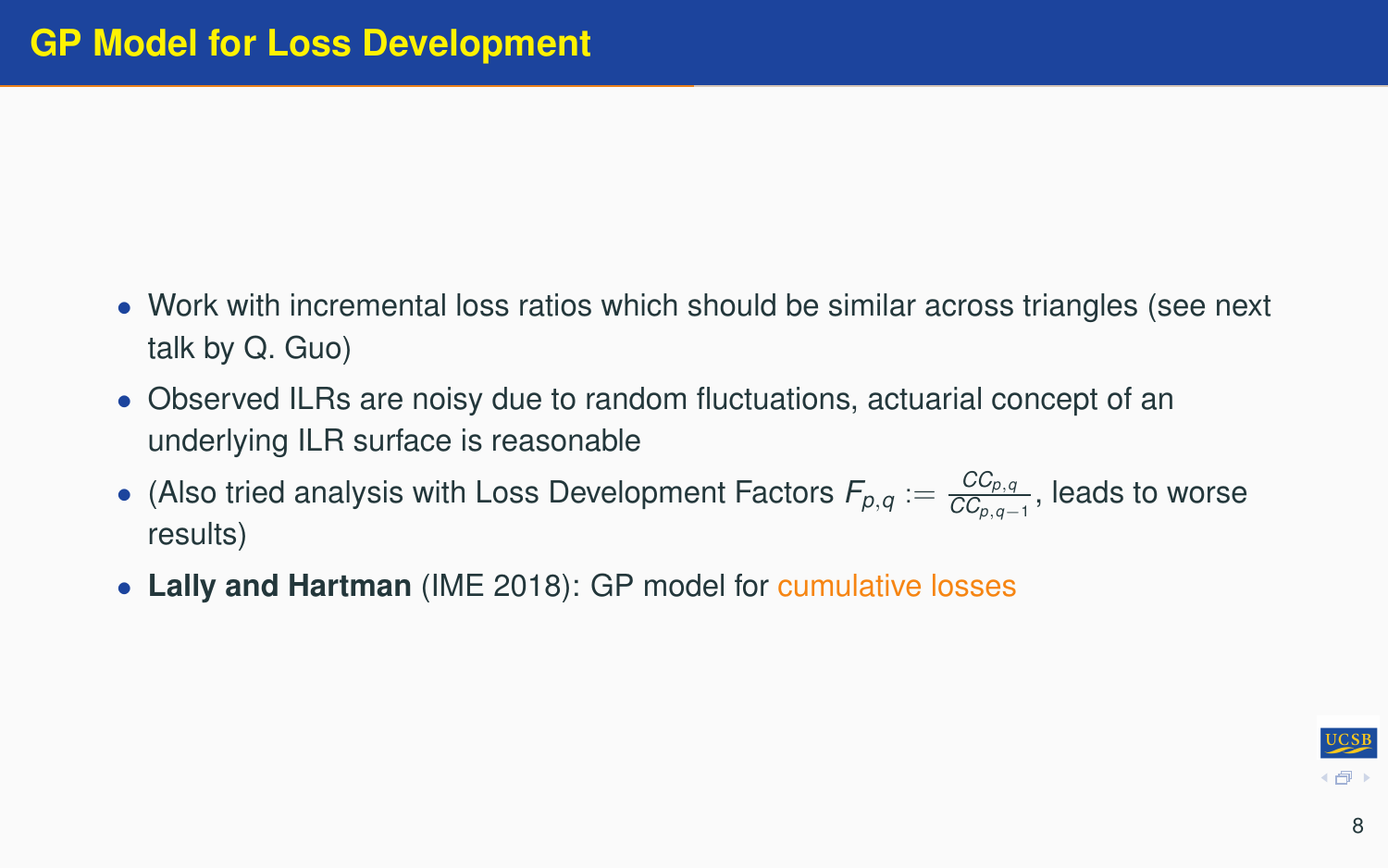## **Uncertainty Quantification**

Three layers of uncertainty:

- Extrinsic observation noise  $\epsilon_{\alpha}$
- Intrinsic model uncertainty: credible band of the GP (given a covariance structure there are many random fields consistent with the data)
- Intrinsic correlation uncertainty: not sure about the triangle dependence pattern
- These multiple mitigate the underestimation of risk in *CCp*,*<sup>Q</sup>*
- Mixture-of-Gaussians predictive distribution for *Lp*,*<sup>q</sup>*
- Generate consistent forecast for entire future  $CC_{p}$ . (in Mack CL, future LDF's are iid)



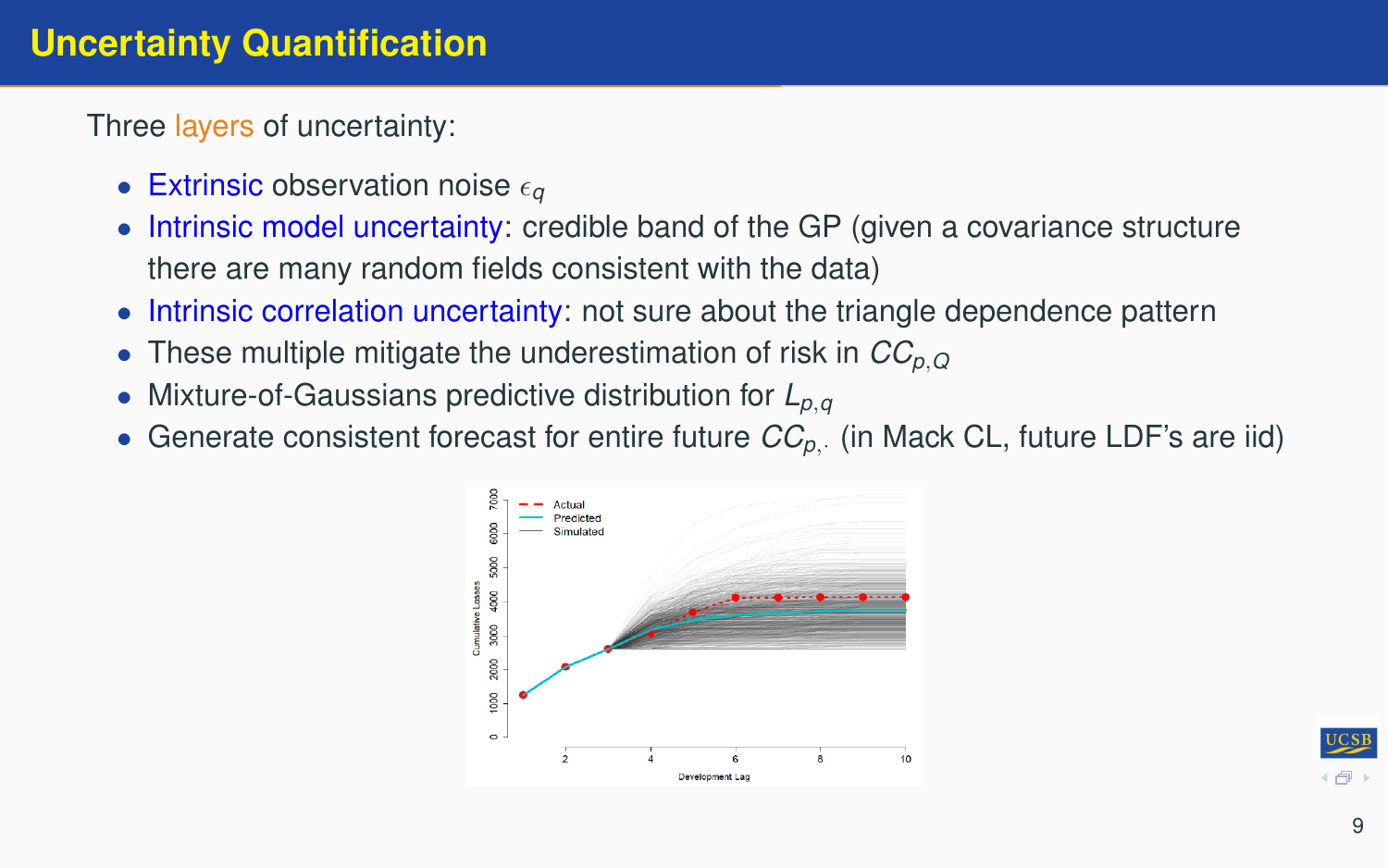## **Structural Constraints**

- As  $q \rightarrow Q$ ,  $f_{p,q} \rightarrow 0$  generally decreasing monotonically;
- Cumulative paid claims are increasing:  $f_{p,q} \geq 0$ ;
- As  $q \to Q$ ,  $L_{p,q} \to 0$ , generally monotonically, so there is little intrinsic and extrinsic uncertainty for long lags;
- As  $q \rightarrow Q$ ,  $Var(L_{p,q})$  decreases rapidly, so ILRs are highly volatile for short development lags, but have minimal variance for longer lags;

Implications for the GP model:

- $m_*(x) \to 0$  as  $q \to Q$
- Intrinsic uncertainty (band tightens as *q* increases, *s*∗(*x*) → 0
- Extrinsic uncertainty  $\sigma^2(x)$  declines by DL and is right-skewed
- Log-transformation to enforce positivity does not work well; (LH proposed input warping)

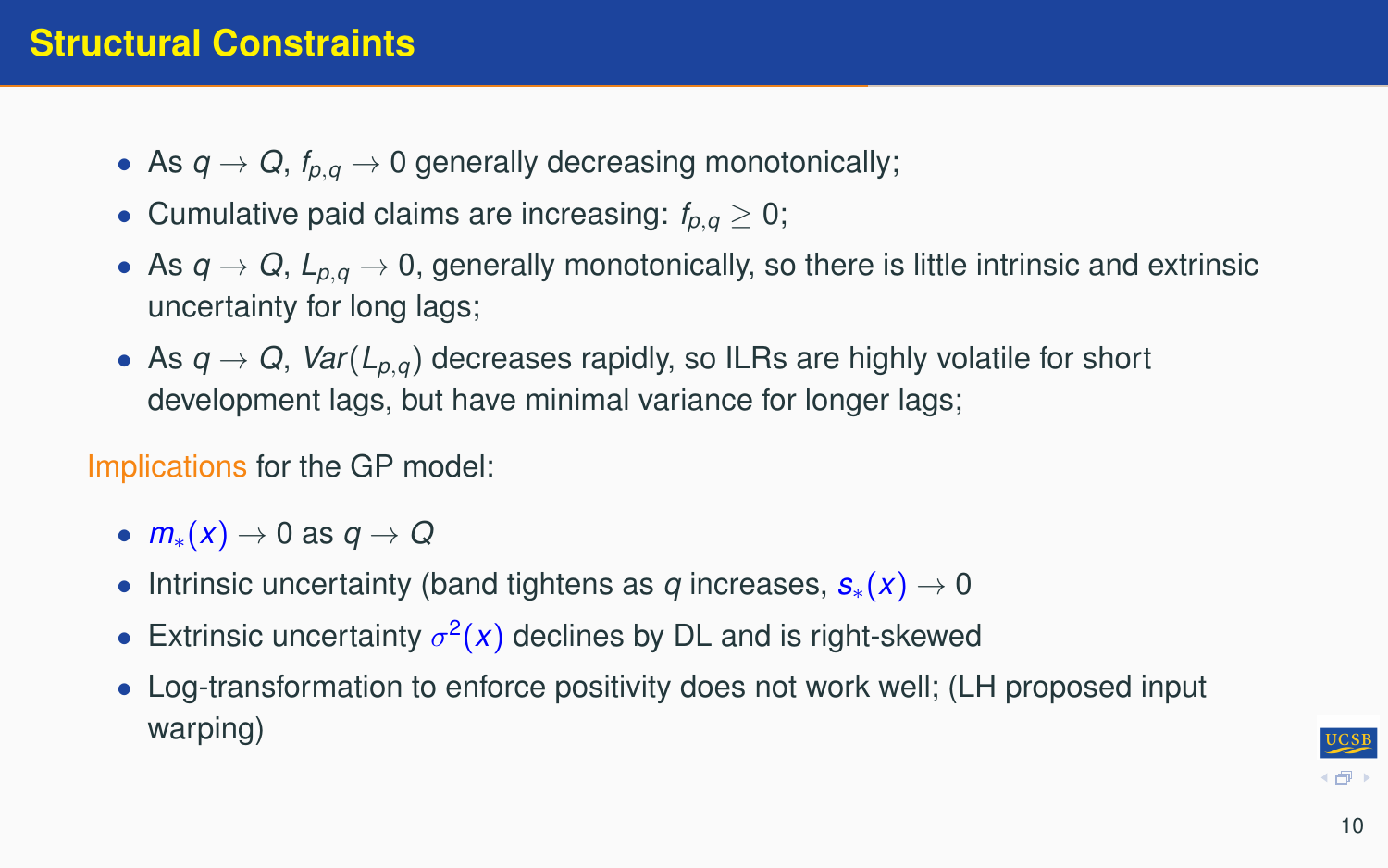#### **Fitted GP Loss Ratios**



- Special observation model (hurdle: mixture of zero and positive):  $L(x) \sim \mathcal{N}\left(m_*(x), \sigma^2(x)\right) \vee 0$
- Inferred hurdle probability  $h_q$  indicates how fast losses tend to develop
- Lag-Dependent observation noise σ*<sup>q</sup>*
- Virtual observations at  $q = 11$ : augment training data with  $L_{p,Q+1} = 0 \forall p$  with  $\sigma$ <sub>O+1</sub> = 0

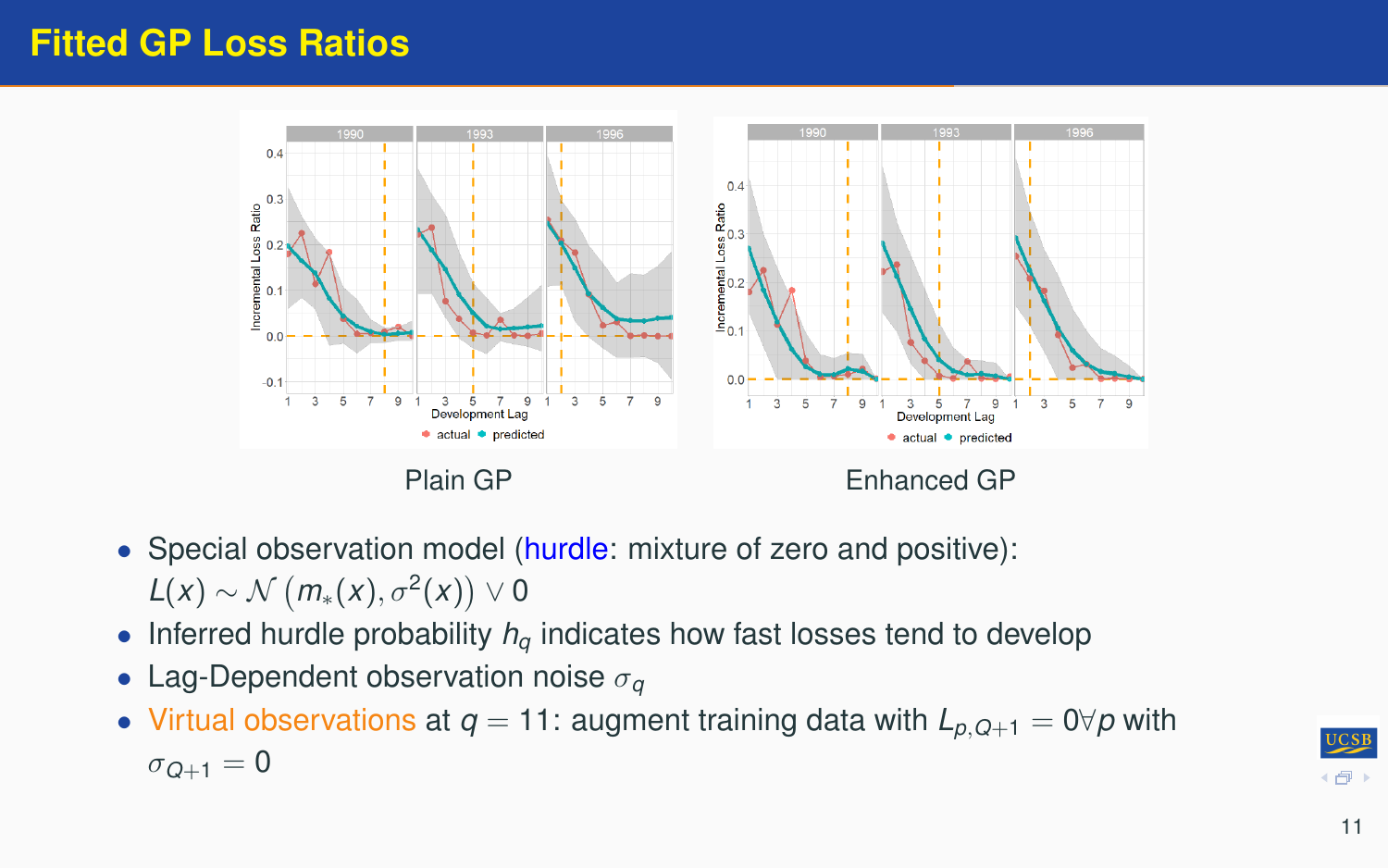## **Ultimate Loss Uncertainty Quantification**

- Ultimate loss ratio  $\mathit{CC}_{\rho, Q} = \mathit{CC}_{\rho, q} + \mathit{P}_{\rho}\left(\sum_{\ell=q+1}^{Q}\mathit{L}_{\rho, \ell}\right)$
- Best estimate reserves: RMSE of *CCp*,*<sup>Q</sup>*
- Cash flow projections: RMSE of step-ahead cumulative loss ratio
- Risk Capital: Coverage Ratio (at 90% below)



| Algorithm         | <b>Total RMSE</b> | LR RMSE | Coverage | <b>CRPS</b> | NI PD  | $K-S$ |
|-------------------|-------------------|---------|----------|-------------|--------|-------|
| Mack CL           | 24726.2           | 0.049   | 0.509    | 388621      | 1305.6 | 0.306 |
| Bootstrap CL      | 24895.7           | 0.052   | 0.544    | 389144      | 1232.5 | 0.292 |
| <b>ILR Plain</b>  | 79812.0           | 0.138   | 0.965    | 1058856     | 1095.1 | 0.146 |
| <b>ILR Hurdle</b> | 41220.3           | 0.115   | 0.930    | 677361      | 1081.9 | 0.106 |
| ILR Hurdle+Virt   | 42096.4           | 0.088   | 0.875    | 632531      | 1054.2 | 0.071 |

 $(5)$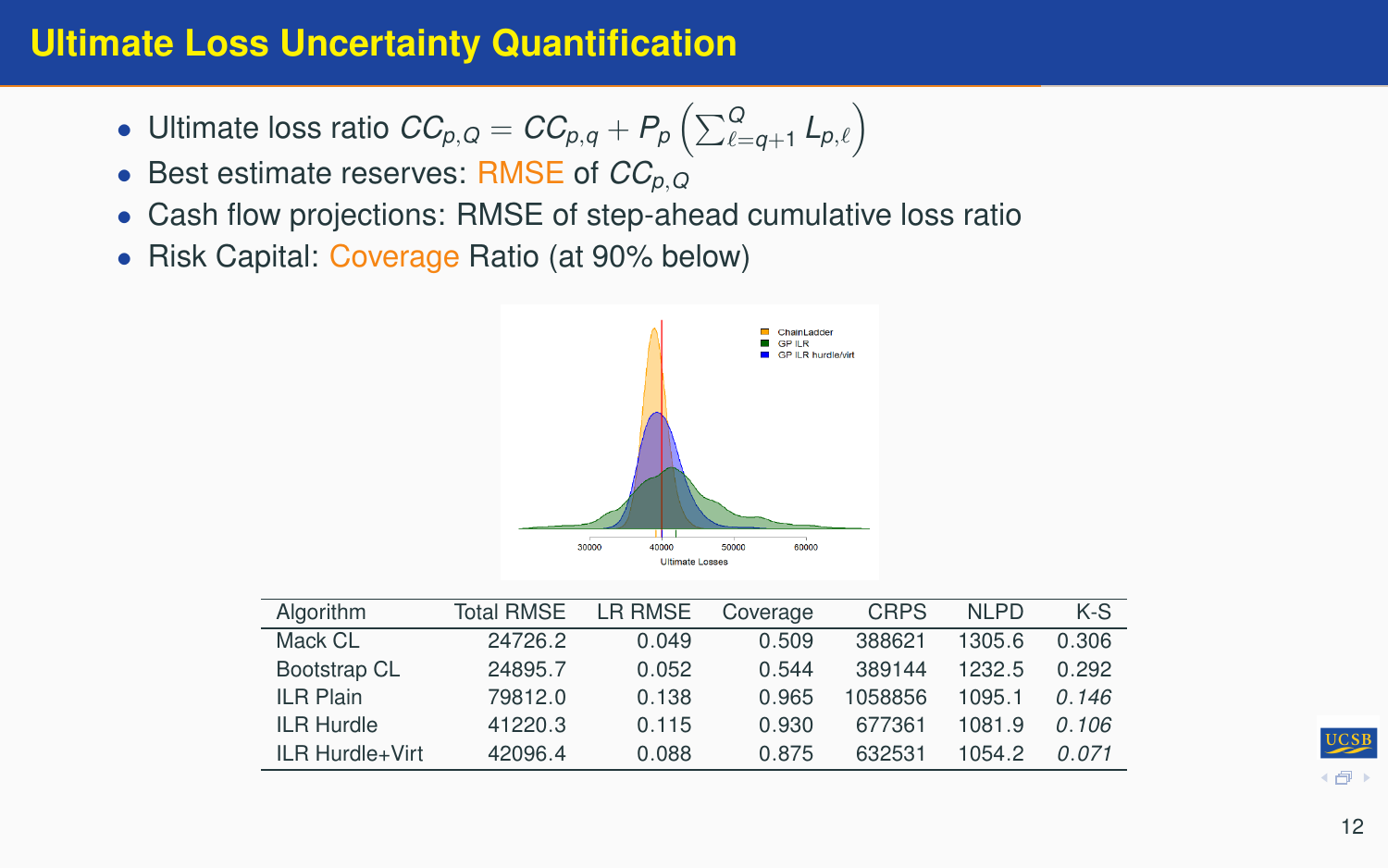## **Percentile and Kolmogorov-Smirnov Tests**

- Assessed the quality of the probabilistic forecast (predicted distribution of *CCp*,*<sup>Q</sup>* against observed ultimate losses across all triangles in a given business line)
- Measure CRPS (Continuous Ranked Probability Score) and NLPD (negative log probability density)
- Kolmogorov-Smirnov Test + distribution of percentile ranks



Figure 1: Left: Percentile rank of realized ultimate losses in terms of the predictive distribution of the ILR Hurdle+Virt model across 57 wkcomp triangles. Right: Kolmogorov-Smirnov test across three models for wkcomp. The dashed lines indicate the K-S test thresholds that are  $z_{K<sub>S</sub>}$  from the 45-degree line; only the Hurdle+Virt model passes the K-S test (stays between the dashed lines).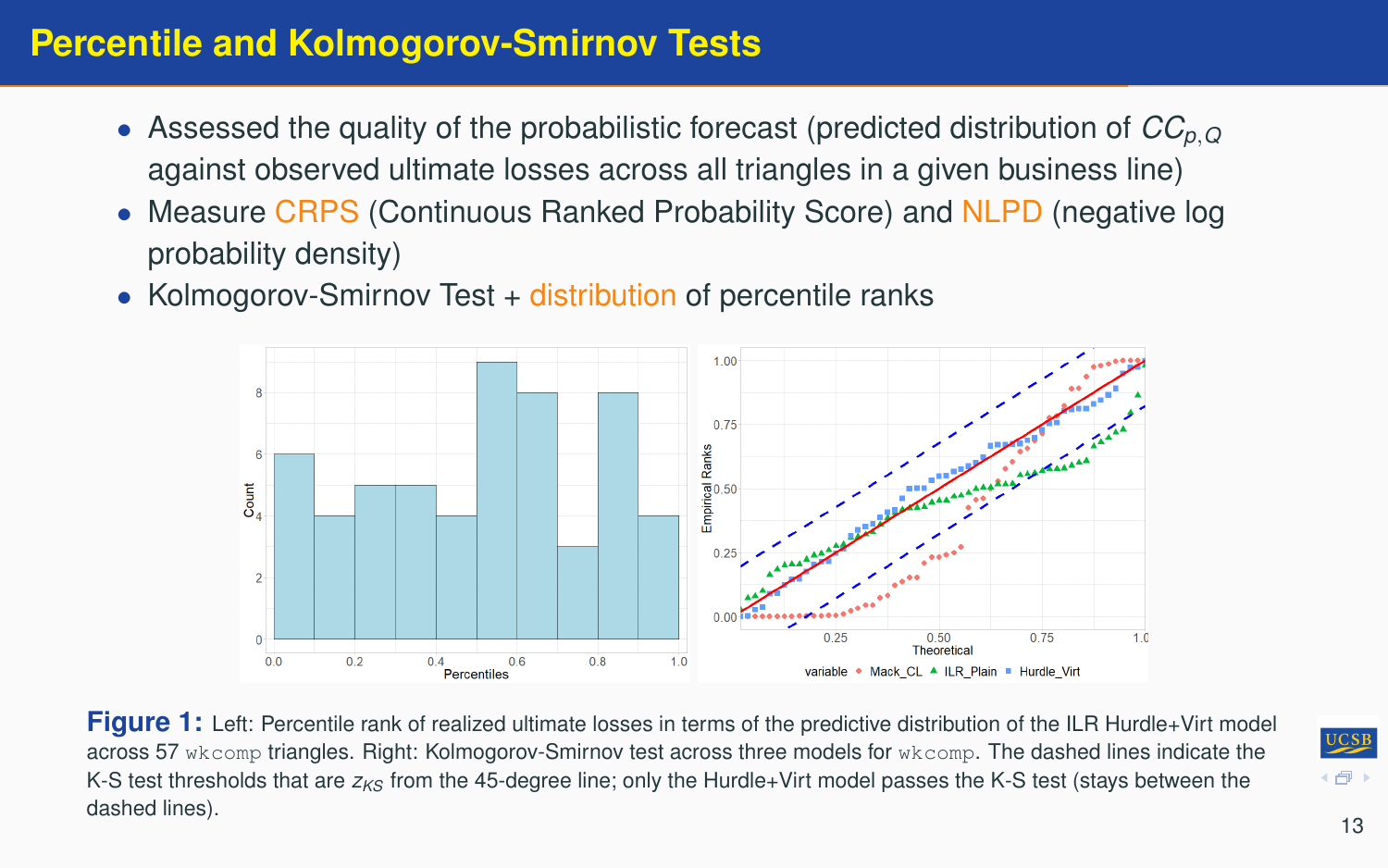### **Take-Aways and Next Steps**

- A rigorous spatial Bayesian perspective that is data-driven and fully stochastic
- Enables precise, nonparametric quantification of both extrinsic and intrinsic sources of uncertainty
- Significant improvement in coverage + rank percentile tests over competing approaches
- Document different dependence structures ( $ρ<sub>AY</sub>, ρ<sub>DI</sub>$ ) across business lines
- Can extend to joint analysis over multiple triangles

 $C^{(SqExpMlt)}(x^i, x^j) := \eta^2 \exp(-\rho_{AY}^{-2}(\Delta Y^i - \Delta Y^j)^2 - \rho_{DL}^{-2}(\text{DL}^i - \text{DL}^j)^2) \cdot e^{-\rho_{Co} \cdot (1 - \delta_{ij})}$ 

• Requires scalable Stan/GP methods (Kronecker structure)

#### THANK YOU!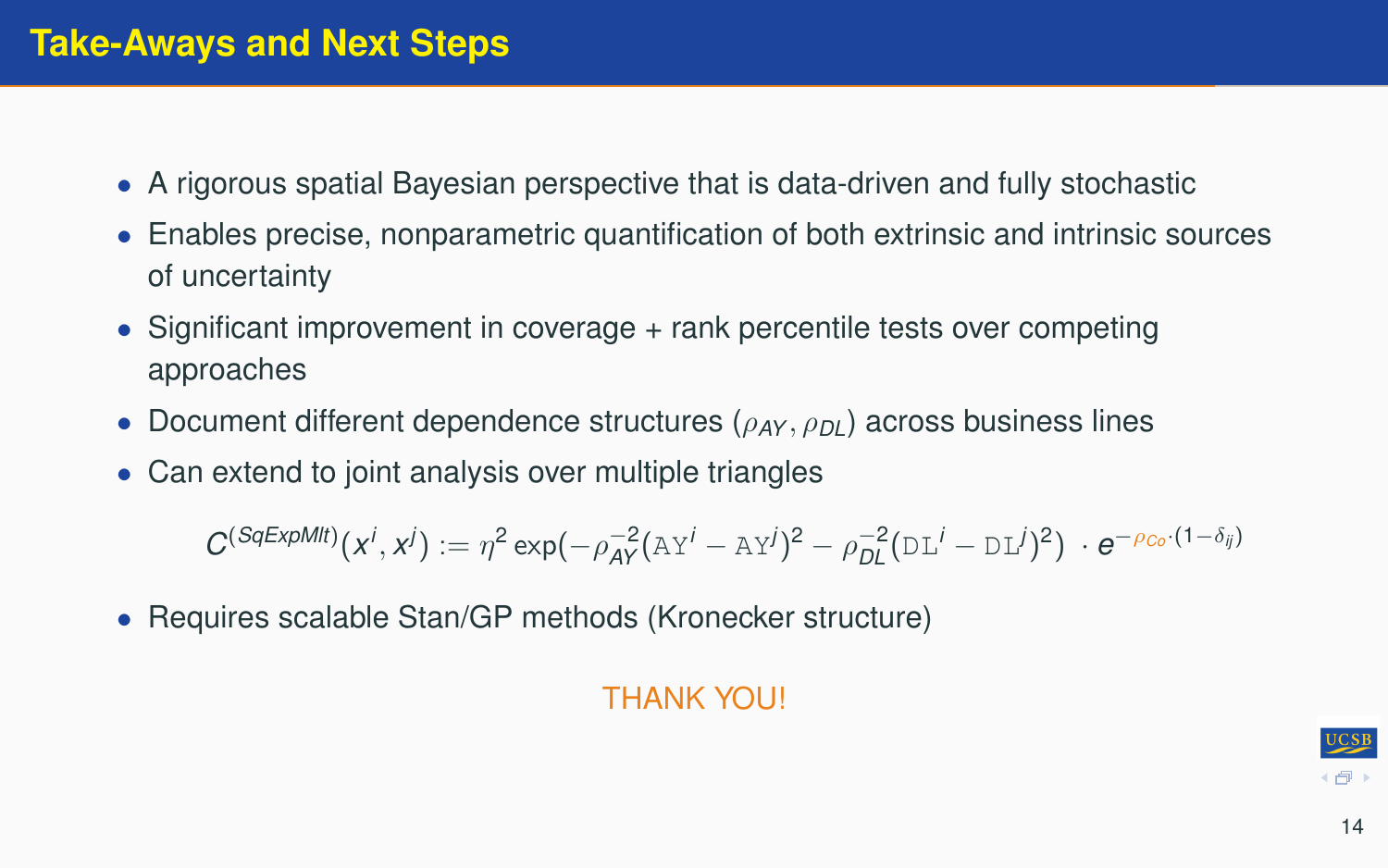#### **References**



#### Williams, C. K. and Rasmussen, C. E. 2006.

*Gaussian processes for machine learning***, the MIT Press.**



#### Roustant, O., Ginsbourger, D., Deville, Y., et al. 2012.

**Dicekriging, Diceoptim: Two R packages for the analysis of computer experiments by kriging-based metamodeling and optimization.** *Journal of Statistical Software*, 51(1):1–55.



#### M. Betancourt.

#### **Robust Gaussian processes in Stan, 2017.**

Online post at [https://betanalpha.github.io/assets/case\\_studies/gp\\_part1/part1.html](https://betanalpha.github.io/assets/case_studies/gp_part1/part1.html).



#### N. Lally and B. Hartman.

**Estimating loss reserves using hierarchical Bayesian Gaussian process regression with input warping.**

*Insurance: Mathematics and Economics*, 82:124–140, 2018.



#### M. Ludkovski, H. Zail

**Gaussian Process Models for Incremental Loss Ratios**

Submitted, Revised Feb 2020, available by request.